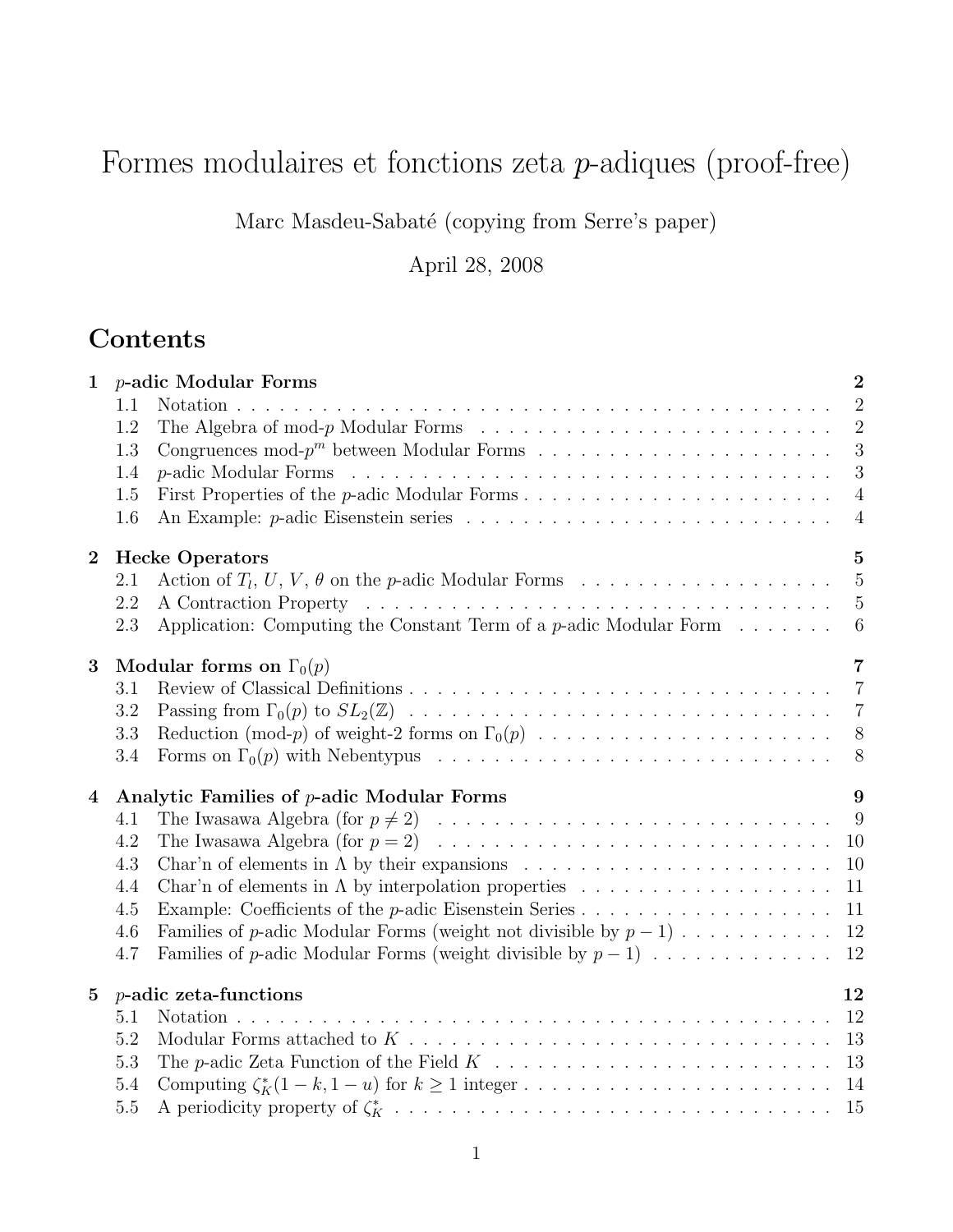# 1 p-adic Modular Forms

#### 1.1 Notation

Let p be a prime. Consider the field p-adic numbers  $\mathbb{Q}_p$ , with its non-archimedean valuation  $v_p$ , normalized such that  $v_p(p) = 1$ . We say  $x \in \mathbb{Q}_p$  is p-integral if  $v_p(x) \geq 0$ .

If  $f = \sum a_n q^n \in \mathbb{Q}_p[[q]]$  is a formal power series, we define  $v_p(f) \stackrel{\text{def}}{=} \inf v_p(a_n)$ . If  $v_p(f) \ge m$  we write as well  $f \equiv 0 \pmod{p^m}$ .

Let  $(f_i)$  be a sequence of elements in  $\mathbb{Q}_p[[q]]$ . We say that  $f_i \to f$  if the coefficients of  $f_i$  tend uniformly to those of f (that is, if  $v_p(f - f_i) \rightarrow +\infty$ .

For  $k \geq 2$  an even integer, we set:

$$
G_k \stackrel{\text{def}}{=} -\frac{b_k}{2k} + \sum_{n=1}^{\infty} \sigma_{k-1}(n) q^n
$$

$$
E_k \stackrel{\text{def}}{=} -\frac{2k}{b_k} G_k = 1 - \frac{2k}{b_k} \sum_{n=1}^{\infty} \sigma_{k-1}(n) q^n
$$

where  $b_k$  is the  $k^{\text{th}}$  Bernoulli number, and  $\sigma_{k-1}(n) = \sum_{d|n} d^{k-1}$ . Note that, for  $k \geq 4$ , the series  $G_k$  and  $E_k$  are modular forms of weight k (and level 1).

Write also:

$$
P \stackrel{\text{def}}{=} E_2 = 1 - 24 \sum \sigma_1(n) q^n
$$
  

$$
Q \stackrel{\text{def}}{=} E_2 = 1 + 240 \sum \sigma_3(n) q^n
$$
  

$$
R \stackrel{\text{def}}{=} E_2 = 1 - 504 \sum \sigma_5(n) q^n
$$

The algebra of modular forms on  $SL_2(\mathbb{Z})$  is precisely  $\mathbb{C}[Q, R]$ .

#### Lemma 1.1.

- If  $k' \equiv k \not\equiv 0 \pmod{p-1}$ , then  $G_k \equiv G_{k'} \pmod{p}$ .
- If  $p-1|k$ , then  $E_k \equiv 1 \pmod{p-1}$ . In fact, we have:
	- If  $p \neq 2$ :  $E_k \equiv 1 \pmod{p^m}$  if, and only if,  $k \equiv 0 \pmod{(p-1)p^{m-1}}$ .  $−$  If  $p = 2$ :  $E_k \equiv 1 \pmod{2^m}$  if, and only if,  $k \equiv 0 \pmod{2^{m-2}}$ .

#### 1.2 The Algebra of mod- $p$  Modular Forms

For  $k \in \mathbb{Z}$ , write  $M_k$  for the seet of modular forms of weight k, with coefficients in  $\mathbb{Z}_{(p)} = \mathbb{Q} \cap \mathbb{Z}_p$ . One can reduce these forms modulo p, and we write  $\tilde{M}_k \subseteq \mathbb{F}_p[[q]]$  for the reduction of  $M_k$ . Write as well  $\tilde{M} \stackrel{\text{def}}{=} \sum_{k \in \mathbb{Z}} \tilde{M}_k$ .

**Theorem 1.2** ( $p \ge 5$ ). Define, for  $\alpha \in \mathbb{Z}/(p-1)\mathbb{Z}$ :

$$
\tilde{M}^{\alpha} \stackrel{\mathrm{def}}{=} \cup_{k \in \alpha} \tilde{M}_k
$$

where one sends  $M_k$  to  $M_{k+p-1}$  by multiplying by  $E_{p-1}$ . Then:

$$
\tilde{M}=\oplus_{\alpha}\tilde{M}^{\alpha}
$$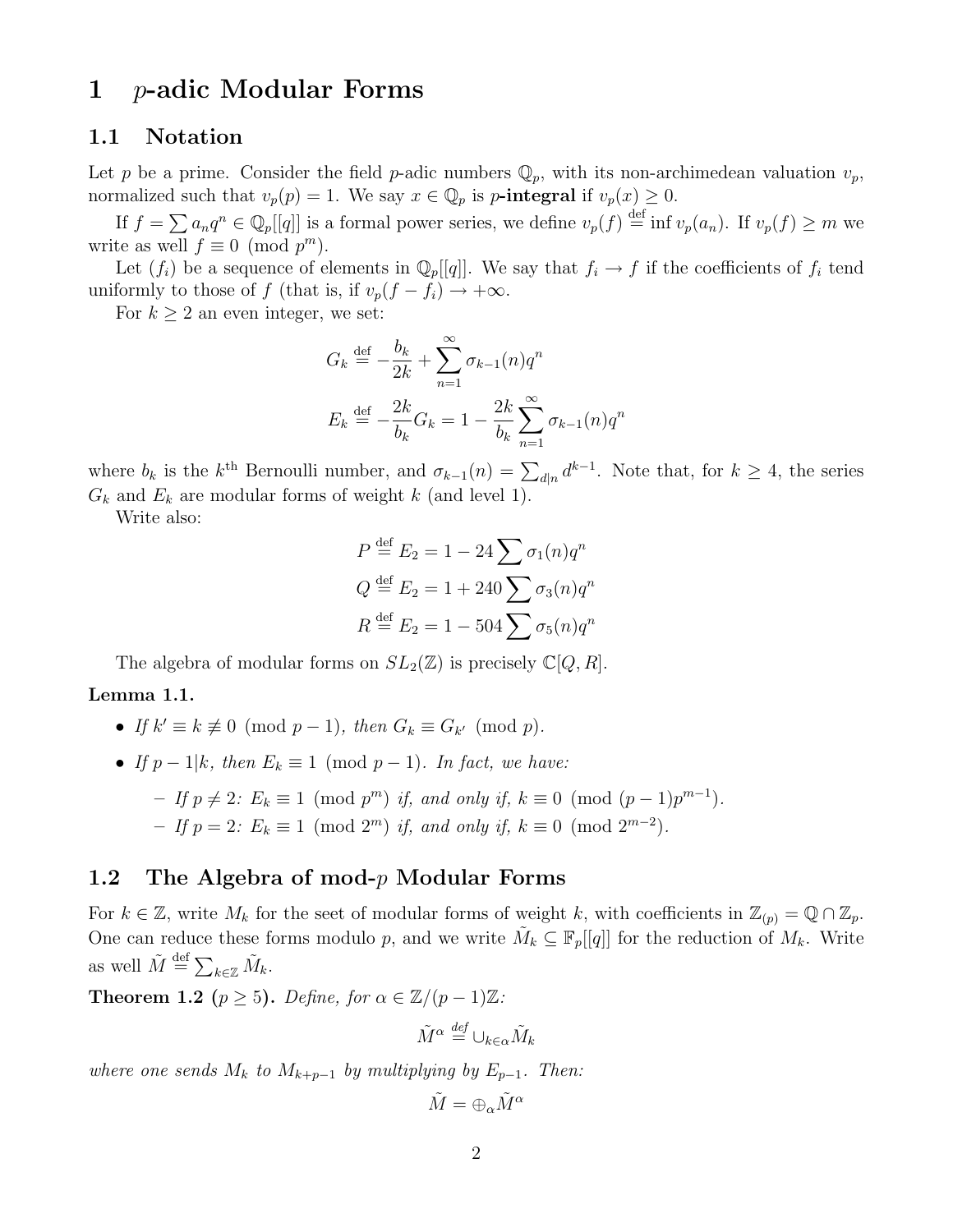**Theorem 1.3** ( $p = 2, 3$ ). One then has:

$$
\tilde{M} = \mathbb{F}_p[\tilde{\Delta}]
$$

where  $\Delta$  is the mod-p reduction of the weight-12 cusp form  $\Delta$ .

# 1.3 Congruences mod- $p^m$  between Modular Forms

**Theorem 1.4.** Let  $f$  and  $f'$  be two modular forms with rational coefficients, of respective weights k and k'. Assume also that  $f \neq 0$  and that:

$$
v_p(f - f') \ge v_p(f) + m \text{ for some integer } m \ge 0
$$

Then:

$$
k' \equiv k \pmod{(p-1)p^{m-1}}
$$
  
\n
$$
k' \equiv k \pmod{2^{m-2}}
$$
  
\nif  $p \ge 3$   
\nif  $p = 2$ 

### 1.4 p-adic Modular Forms

**Definition 1.5.** Let  $X_m$  be defined, for  $m \geq 1$ , as:

$$
X_m \stackrel{\text{def}}{=} \begin{cases} \mathbb{Z}/(p-1)p^{m-1}\mathbb{Z} & \text{if } p \neq 2\\ \mathbb{Z}/2^{m-2}\mathbb{Z} & \text{if } p = 2 \end{cases}
$$

The group of weights is defined as:

$$
X \stackrel{\text{def}}{=} \varprojlim_{m} X_{m} = \begin{cases} \mathbb{Z}_{p} \times \mathbb{Z}/(p-1)\mathbb{Z} & \text{if } p \neq 2\\ \mathbb{Z}_{2} & \text{if } p = 2 \end{cases}
$$

Note that  $\mathbb Z$  can be viewed as a dense subgroup of X.

**Definition 1.6.** A *p*-adic modular form is a formal series with coefficients in  $\mathbb{Q}_p$  which is the limit of classical modular forms of weights  $k_i$ .

**Theorem 1.7.** Let f be a nonzero p-adic modular form. If  $(f_i)$  is a sequence of rational modular forms of weight  $k_i$  tending to f, then the  $k_i$  tend to an element  $k \in X$ , which is even.

**Example.** If  $p = 5$  (or  $p = 2, 3$ ), then  $Q \equiv 1 \pmod{p}$ , so that:

$$
\frac{1}{Q} = \lim_{m \to \infty} Q^{p^m - 1}
$$

and hence  $\frac{1}{Q}$  is p-adic modular, as well as  $1/j = \Delta/Q^3$ .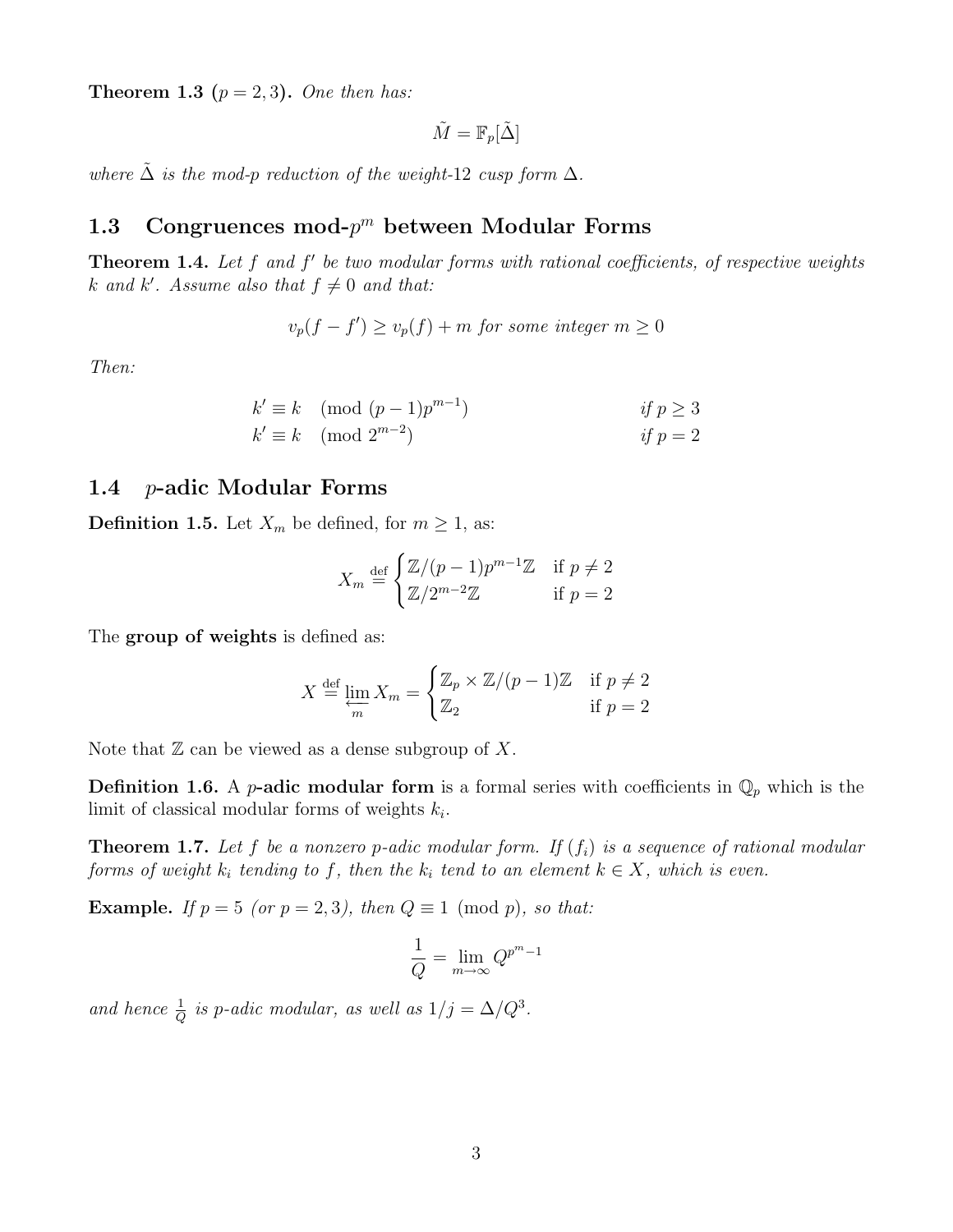#### 1.5 First Properties of the  $p$ -adic Modular Forms

**Theorem 1.8 (generalizes Theorem 1.4).** Let  $f$  and  $f'$  be two p-adic modular forms, of respective weights k and k'. Assume also that  $f \neq 0$  and that:

$$
v_p(f - f') \ge v_p(f) + m \text{ for some integer } m \ge 0
$$

Then  $k$  and  $k'$  have the same image in  $X_m$ .

**Corollary 1.9.** Let  $f = a_0 + a_1q + \cdots + a_nq^n + \cdots$  be a p-adic modular form of weight  $k \in X$ . Let  $m \geq 0$  be an integer such that the image of k in  $X_{m+1}$  is nonzero. Then:

$$
v_p(a_0) + m \ge \inf_{n \ge 1} v_p(a_n)
$$

(in particular, if the  $a_n$  are p-integral for all  $n \geq 1$ , then the same holds for  $p^m a_0$  (interesting case:  $p - 1 \nmid k$ . Then  $m = 0$ ).

**Corollary 1.10.** Let  $f^{(i)}$  be a sequence of p-adic modular forms, of weights  $k^{(i)}$ , such that the  $a_n^{(i)}$  tend uniformly to  $a_n \in \mathbb{Q}_p$  for all  $n \geq 1$ , and  $k^{(i)}$  tends (in X) to a limit  $k \neq 0$ . Then the coefficients  $a_0^{(i)}$  $a_0^{(i)}$  tend to some  $a_0 \in \mathbb{Q}_p$ , and the limit series is a p-adic modular form of weight k.

#### 1.6 An Example: p-adic Eisenstein series

Define, for  $k \in X$  and  $n \geq 1$ :

$$
\sigma_{k-1}^*(n) \stackrel{\text{def}}{=} \sum d^{k-1} \in \mathbb{Z}_p
$$

where the sum is for all  $d \geq 1$ ,  $d \mid n$ , such that  $p \nmid d$ . Then the sequence  $G_{k_i} \stackrel{\text{def}}{=} -b_{k_i}/2k_i +$  $\sum_{n\geq 1} \sigma_{k_i-1}(n) q^n$  has a limit:

$$
G_k^* = a_0 + \sum_{n \ge 1} \sigma_{k-1}^*(n) q^n
$$

with  $a_0 = \frac{1}{2}$  $\frac{1}{2}$   $\lim_{i\to\infty} \zeta(1-k_i) \stackrel{\text{def}}{=} \frac{1}{2}$  $\frac{1}{2}\zeta^*(1-k).$ 

The function  $\zeta^*$  is thus defined on the odd elements of  $X \setminus \{1\}$ , and by a Corollary 1.10 it is continuous.

#### Theorem 1.11.

• For  $p \neq 2$ , and if  $(s, u) \neq 1$  is an odd element of  $X = \mathbb{Z}_p \times \mathbb{Z}/(p-1)\mathbb{Z}$ , then:

$$
\zeta^*(s, u) = L_p(s; \omega^{1-u})
$$

where  $L_p(s; \chi)$  is the p-adic L-function of a character  $\chi$ , and  $\omega$  is the Teichmuller character.

• If  $p = 2$  and if  $s \neq 1$  is an odd element of  $X = \mathbb{Z}_2$ , then:

$$
\zeta^*(s, u) = L_2(s; \chi^0)
$$

Note also that, if  $k \geq 0$  is an even **integer**, then we have:

$$
G_k^* = G_k - p^{k-1} G_k | V
$$

Lastly, if  $k \equiv 0 \pmod{(p-1)p^{m-1}}$ , then  $E_k^* \equiv 1 \pmod{p^m}$ , and so we set  $E_0^* \stackrel{\text{def}}{=} 1$ , as this is the limit of the  $E_k^*$  when  $k \to 0$ .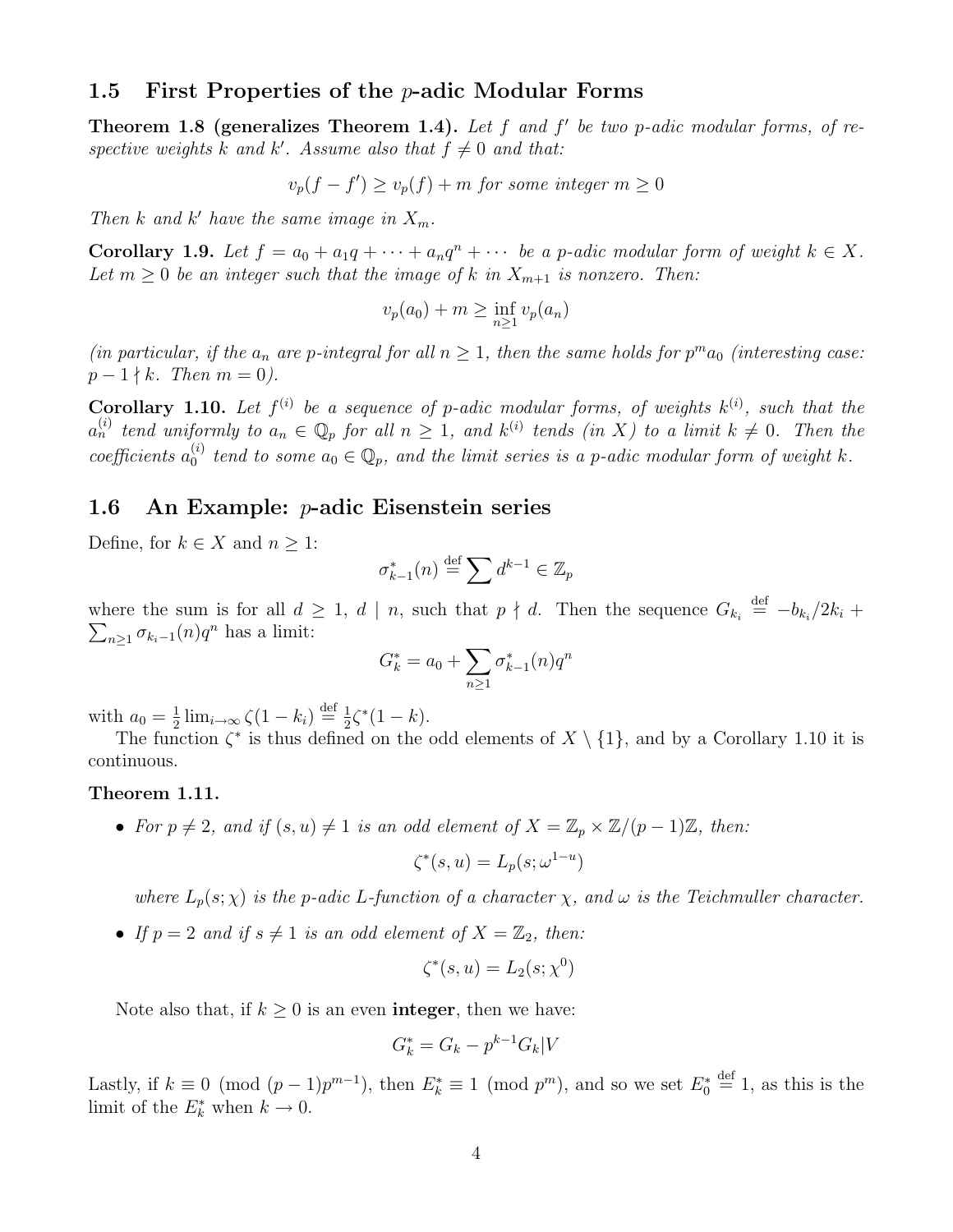# 2 Hecke Operators

### 2.1 Action of  $T_l$ ,  $U$ ,  $V$ ,  $\theta$  on the *p*-adic Modular Forms

Let  $f = \sum_{n=0}^{\infty} a_n q^n$  be a formal power series with coefficients in  $\mathbb{Q}_p$ . Define:

$$
f|U \stackrel{\text{def}}{=} \sum_{n=0}^{\infty} a_{pn} q^n \qquad \text{and} \qquad f|V \stackrel{\text{def}}{=} \sum_{n=0}^{\infty} a_n q^{pn}
$$

Also, if  $l \neq p$  is a prime and  $k \in X$ , define:

$$
f|_{k}T_{l} \stackrel{\text{def}}{=} \sum_{n=0}^{\infty} a_{ln}q^{n} + l^{k-1} \sum_{n=0}^{\infty} a_{n}q^{ln}
$$

$$
\theta f \stackrel{\text{def}}{=} q \frac{df}{dq} = \sum_{n=0}^{\infty} n a_{n}q^{n}
$$

For  $h \in X$ , define:

$$
f|R_h \stackrel{\text{def}}{=} \sum_{(n,p)=1} n^h a_n q^n
$$

**Theorem 2.1.** The operators U, V and  $T_l$  preserve the p-adic modular forms of a given weight k. The operator  $\theta$  increases the weight by 2. The operator  $R_h$  increases the weight by 2h (for  $h \in X$ ).

One can define then the Hecke operators for any  $m$  coprime to  $p$ , through the usual formulae:

$$
T_m T_n = T_n T_m = T_{mn}
$$
 if  $(m, n) = 1$   
\n
$$
T_l T_{l^n} = T_{l^{n+1}} + l^{k-1} T_{l^{n-1}}
$$
 if  $l$  is a prime and  $n \ge 1$ .

Proposition 2.2. Here there are some formulae:

$$
(\theta f)|U = p\theta(f|U) \qquad f|R_h|U = 0
$$
  
\n
$$
\theta(f|V) = p(\theta f)|V \qquad (\theta f)|_{k+2}T_l = l\theta(f|_{k}T_l)
$$
  
\n
$$
f|V|R_h = 0 \qquad (f|R_h)|_{k+2h}T_l = l^h(f|_{k}T_l)|R_h
$$

### 2.2 A Contraction Property

**Definition 2.3.** Let  $p \ge 5$ . The **filtration** of  $f \in \tilde{M}^{\alpha}$  is written  $w(f)$  and is the least k such that  $f \in \tilde{M}_k$ .

**Lemma 2.4.** Suppose that  $p \geq 5$ . Then:

- 1.  $w(\theta f) \leq w(f) + p + 1$ , with equality if, and only if,  $p \nmid w(f)$ .
- 2. For all  $i \geq 1$ , one has  $w(f^i) = iw(f)$ .
- 3.  $w(f|U) \leq p + \frac{w(f)-1}{p}$  $\frac{p-1}{p}$ .
- 4. If  $w(f) = p 1$ , then  $w(f|U) = p 1$ .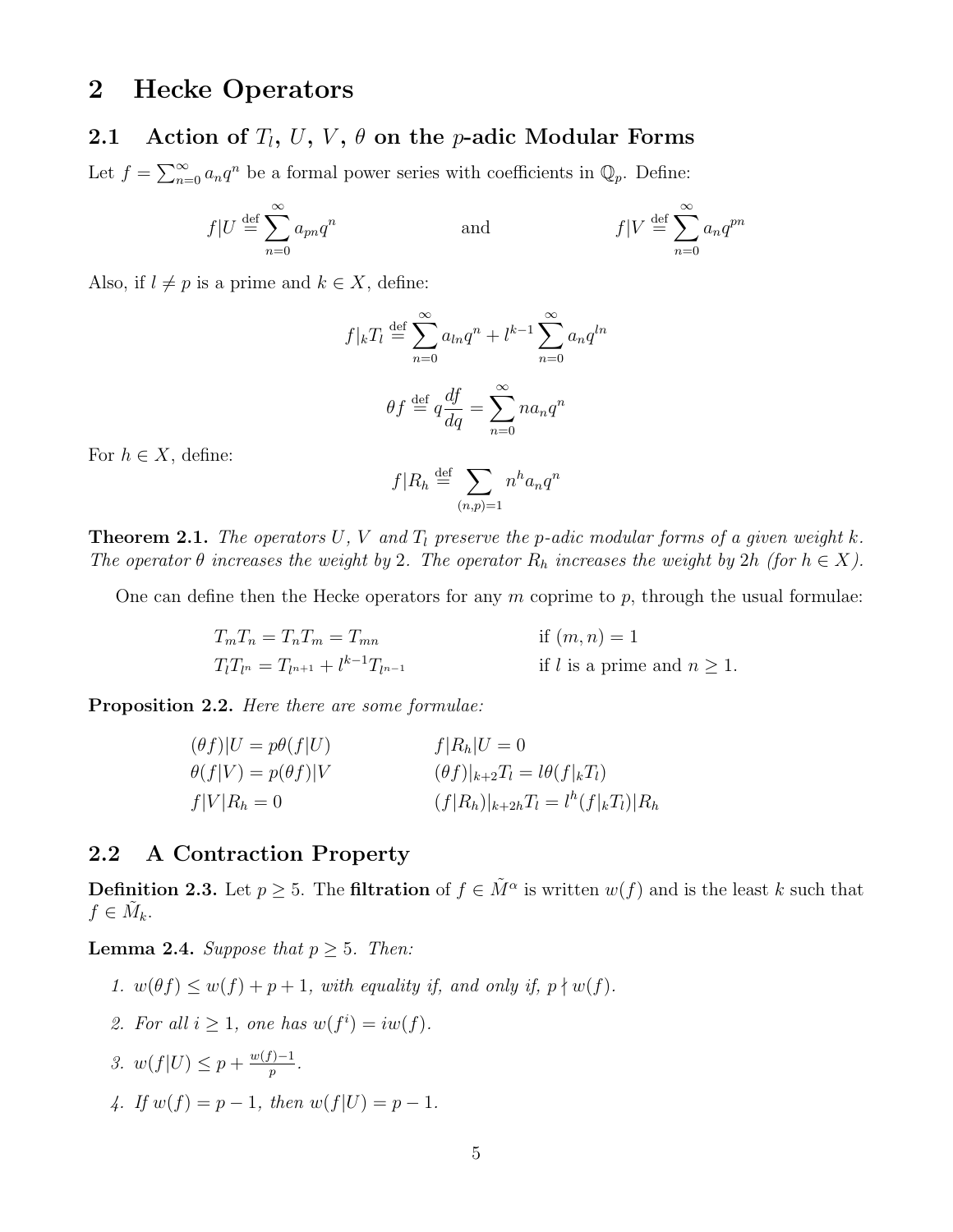Theorem 2.5.

- 1. If  $k > p + 1$ , then  $U(\tilde{M}_k) \subseteq \tilde{M}_{k'}$  for some  $k' < k$ .
- 2. For  $k = p 1$ , the operator U induces a bijection on  $\tilde{M}_{p-1}$ .

**Corollary 2.6.** Let  $p \geq 5$ , and let  $\alpha \in \mathbb{Z}/(p-1)\mathbb{Z}$  be even. Then:

- 1. The space  $\tilde{M}^{\alpha}$  can be uniquely decomposed as  $\tilde{M}^{\alpha} = \tilde{S}^{\alpha} \oplus \tilde{N}^{\alpha}$ , such that U is bijective on  $\tilde{S}^{\alpha}$ , and locally nilpotent on  $\tilde{N}^{\alpha}$ . Also,  $\tilde{S}^{\alpha} \subseteq \tilde{M}_j$ , where  $j \in \alpha$  is such that  $4 \leq j \leq p+1$ . In particular,  $\tilde{S}^{\alpha}$  is finite-dimensional.
- 2. For  $\alpha = 0$ , one has  $j = p 1$ , and  $\tilde{S}^0 = \tilde{M}_{p-1}$ .

If  $p = 2$  or  $p = 3$ , then one can also decompose  $\tilde{M} = \tilde{S} \oplus \tilde{N}$ , with  $\tilde{S} = \tilde{M}_0 = \mathbb{F}_p$ , and  $\tilde{N} = \tilde{\Delta}\tilde{M}$ . Then U is the identity on  $\tilde{S}$ , and it is locally nilpotent on  $\tilde{N}$ .

## 2.3 Application: Computing the Constant Term of a  $p$ -adic Modular Form

**Theorem 2.7.** Let f be a p-adic modular form of weight  $k \in X$ . Let p be a prime such that  $p \leq 7$ or such that  $p \ge 11$  and  $k \equiv 4, 6, 8, 10, 14 \pmod{p-1}$ . Then:

$$
a_0(f) = \frac{1}{2}\zeta^*(1-k)\lim_{n \to \infty} a_{p^n}(f)
$$

**Theorem 2.8 (case**  $p-1|k$ ). There exists a polynomial  $H \in \mathbb{Z}[U, T_l : l \text{ prime}]$  such that, for all  $k \in X$  divisible by  $p-1$ , one has:

- 1.  $E_k^*$ |H = c(k) $E_k^*$ , wich c(k)  $\in \mathbb{Z}_p^{\times}$ .
- 2.  $\lim_{n\to\infty} f|H^n=0$  for any cuspidal p-adic modular form of weight k.

(note that  $H$  doesn't depend on  $k$ , but its action on  $f$  actually does).

Corollary 2.9. If f is a p-adic modular form of weight  $0 \neq k \equiv 0 \pmod{p-1}$  one has:

$$
a_0(f) = \frac{1}{2}\zeta^*(1-k)\lim_{n\to\infty} c(k)^{-n}a_1(f|H^n)
$$

Note that this allows to compute  $a_0(f)$  in terms of the  $a_m(f)$ 's, as  $a_1(f|H^n)$  is a  $\mathbb{Z}_p$ -linear combination of the  $a_m(f)$ , for  $m \geq 1$ .

#### Examples.

- For  $p \leq 11$ , take  $H = U$  and  $c(k) = 1$ .
- For  $p = 13$ , take  $H = U(U + 5)$  and  $c(k) = 6$ , or  $H = U(T_2 2)$  and  $c(k) = 2^{k-1} 1$ .
- For  $p = 17$ , take  $H = U(T_2 + 5)$  and  $c(k) = 2^{k-1} + 6$ .

**Theorem 2.10 (case**  $p-1 \nmid k$ ). Let  $k \in X$  be such that  $p-1 \nmid k$ . Then there is a sequence  $(\lambda_{m,n})_{m,n\geq 1}$  of elements in  $\mathbb{Z}_p$  such that:

- 1. For each n, then  $\lambda_{m,n} = 0$  for all m sufficiently large.
- 2.  $a_0(f) = \lim_{n \to \infty} u_n(f)$ , where  $u_n(f) = \sum_{m \geq 1} \lambda_{m,n} a_m(f)$ , for each p-adic modular form of weight k.

(note that the coefficients  $\lambda_{m,n}$  DO depend on the weight k.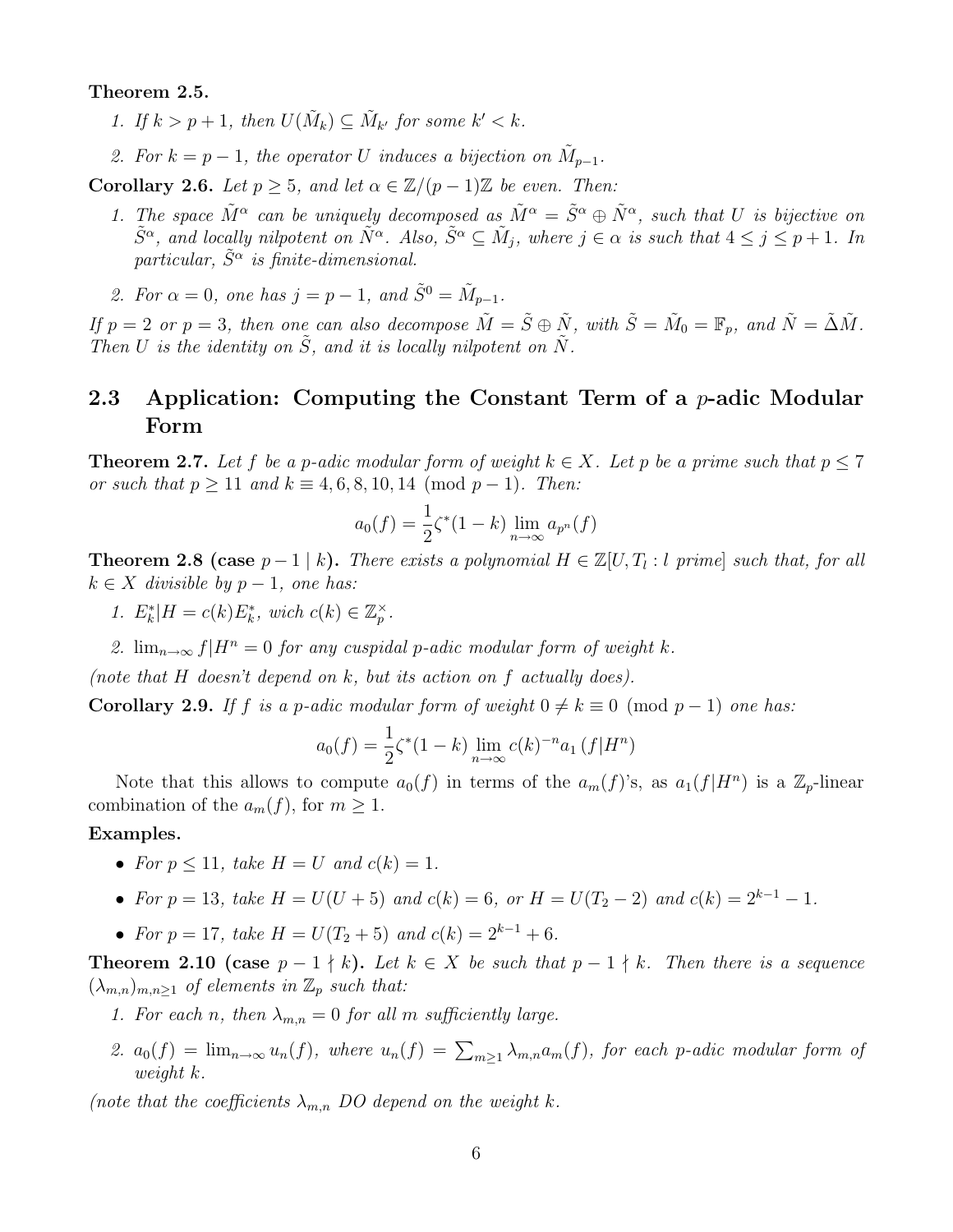# 3 Modular forms on  $\Gamma_0(p)$

### 3.1 Review of Classical Definitions

Given f a holomorphic function on  $\mathcal{H}$ , and  $\gamma =$  $\begin{pmatrix} a & b \\ c & d \end{pmatrix} \in GL_2(\mathbb{R})^+,$  one defines  $f|_k\gamma$ , also holomorphic on  $H$ , as:

$$
f|_{k}\gamma(z) \stackrel{\text{def}}{=} \det(\gamma)^{k/2} (cz+d)^{-k} f\left(\frac{az+b}{cz+d}\right)
$$

Consider also  $\Gamma_0(p)$ , a subgroup of index  $p+1$  in  $SL_2(\mathbb{Z})$ . Define also the **Fricke** involution W to be the matrix  $W \stackrel{\text{def}}{=} \begin{pmatrix} 0 & -1 \\ 0 & 0 \end{pmatrix}$  $p \equiv 0$  $\setminus$ .

**Definition 3.1.** Given  $f \in M_k(\Gamma_0(p))$ , the **trace** of f is defined to be:

$$
\text{Tr}(f) \stackrel{\text{def}}{=} \sum_{j=1}^{p+1} f|_k \gamma_j
$$

where  $\{\gamma_j\}_{j=1...p+1}$  is a set of coset reps of  $\Gamma_0(p)\backslash SL_2(\mathbb{Z})$ . **Lemma 3.2.** If  $f = \sum a_n q^n$  and  $f|_k W = \sum b_n q^n$ , then:

$$
\text{Tr}(f) = \sum a_n q^n + p^{1-k/2} \sum b_{pn} q^n = f + p^{1-k/2} (f|_k W) |U
$$

*Remark.* If f is a modular form on  $SL_2(\mathbb{Z})$ , then:

$$
\text{Tr}(f|_k W) = p^{1-k/2} f|_k T_p
$$

and so the trace and the Hecke operator are related.

### **3.2** Passing from  $\Gamma_0(p)$  to  $SL_2(\mathbb{Z})$

**Theorem 3.3.** Let  $f = \sum a_n q^n$  be a modular form of weight k on  $\Gamma_0(p)$ , with rational coefficients. Then f is a p-adic modular form of weight k. In fact, one needs only to require that f is meromorphic at the cusp 0 to get the same result.

*Proof.* Define, for  $a \geq 4$  an even integer such that  $p - 1 | a$ :

$$
g \stackrel{\text{def}}{=} E_a - p^{a/2} E_a|_a W = E_a - p^a E_a|V
$$

which is a modular form of weight a on  $\Gamma_0(p)$ .

**Lemma 3.4.** We have  $g \equiv 1 \pmod{p}$  and  $g|_a W \equiv 0 \pmod{p^{1+a/2}}$ .

We have that both f and  $f|_kW$  have rational coefficients. For each  $m \geq 0$ , we have  $fg^{p^m}$ is a modular form on  $\Gamma_0(p)$ , of weight  $k_m = k + ap^m$ , with rational coefficients as well. Let  $f_m \stackrel{\text{def}}{=} \text{Tr}(fg^{p^m})$ . We then note that  $k_m \to k$ , and that  $f_m \to f$  (as  $m \to \infty$ ).  $\Box$ 

Remark. Consider the following function:

$$
j \stackrel{\text{def}}{=} Q^3/\Delta = q^{-1} + \sum_{n=0}^{\infty} c(n)q^n
$$

The previous Theorem can be applied to the function  $f \stackrel{\text{def}}{=} j|U = \sum c(pn)q^n$ , which has a pole of order p at the cusp 0.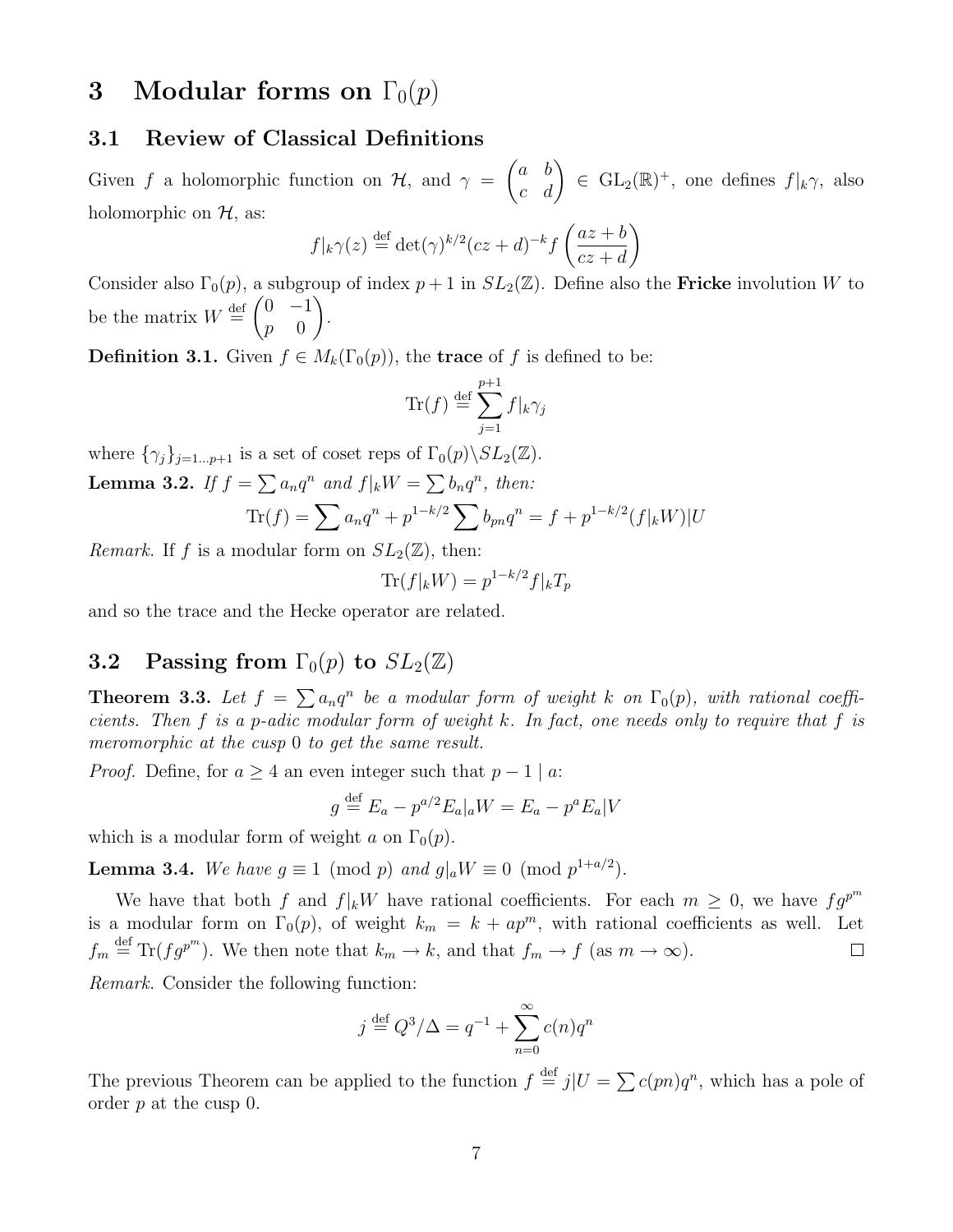### 3.3 Reduction (mod-*p*) of weight-2 forms on  $\Gamma_0(p)$

**Theorem 3.5.** Let  $p \geq 3$ . Let f be a modular form of weight 2 on  $\Gamma_0(p)$ , with p-integral rational coefficients. Then:

- 1.  $f|_2W = -f|U$ , which is a modular form with p-integral coefficients as well.
- 2. The reduction  $\tilde{f} = f \pmod{p}$  belongs to  $\tilde{M}_{p+1}$ .
- 3. Conversely, any element of  $\tilde{M}_{p+1}$  is the mod-p reduction of some weight-2 modular form on  $\Gamma_0(p)$  with p-integral coefficients.

In other words:

$$
M_2(\Gamma_0(p); \mathbb{Z}_{(p)}) \equiv M_{p+1}(SL_2(\mathbb{Z}); \mathbb{Z}_{(p)}) \pmod{p}
$$

**Corollary 3.6.** The eigenvalues of U acting on  $\tilde{M}_{p+1}$  are  $\pm 1$ .

## 3.4 Forms on  $\Gamma_0(p)$  with Nebentypus

Suppose that  $p \geq 3$ . Let  $\varepsilon$  be a character mod p. Let  $r = \phi(p-1)$ , and write  $p = \mathfrak{p}_1 \cdot \cdots \cdot \mathfrak{p}_r$ the decomposition of p in  $\mathbb{Q}(\mu_{p-1})$ . Fix one of these prime ideals, which defines an embedding  $\sigma: \mathbb{Q}(\mu_{p-1}) \hookrightarrow \mathbb{Q}_p$ . This in turn induces an isomorphism  $\mu_{p-1} \simeq (\mathbb{Z}/p\mathbb{Z})^{\times}$  (and all isomorphism are obtained in this way). Then  $\sigma \circ \varepsilon$  is of the form  $x \mapsto x^{\alpha}$  with some  $\alpha \in \mathbb{Z}/(p-1)\mathbb{Z}$ . Then:

**Theorem 3.7.** Let  $f = \sum a_n q^n$  be a modular form of type  $(k, \varepsilon)$  on  $\Gamma_0(p)$  such that  $a_n \in \mathbb{Q}(\mu_{p-1})$ for all n. Then the resulting series  $f^\sigma \stackrel{def}{=} \sum a_n^\sigma q^n$ , with coefficients in  $\mathbb{Q}_p$  is a p-adic modular form of weight  $k + \alpha$  (where  $\alpha$  is identified with  $(0, \alpha) \in X = \mathbb{Z}_p \times \mathbb{Z}/(p-1)\mathbb{Z}$ , and  $k + \alpha = (k, k + \alpha)$ .

*Proof.* For  $\varepsilon = 1$  the result has been proven before. So assume  $\varepsilon \neq 1$ .

**Lemma 3.8.** Let  $k \geq 1$ , and assume that  $\varepsilon(-1) = (-1)^k$ . Then the series:

$$
G_k(\varepsilon) \stackrel{\text{def}}{=} \frac{1}{2}L(1-k,\varepsilon) + \sum_{n=1}^{\infty} \left( \sum_{d|n} \varepsilon(d)d^{k-1} \right) q^n
$$

is a modular form of type  $(k, \varepsilon)$  on  $\Gamma_0(p)$ , with coefficients on  $\mathbb{Q}(\mu_{p-1})$ , and one has:

$$
G_k(\varepsilon)^\sigma=G_h^*
$$

with  $h = k + \alpha$ .

Remark. One can show that, with the hypotheses of the previous Theorem,  $f|_kW$  is of type  $(k, \varepsilon^{-1})$ , and that  $f|_kW^2 = \varepsilon(-1)f$ .

 $\Box$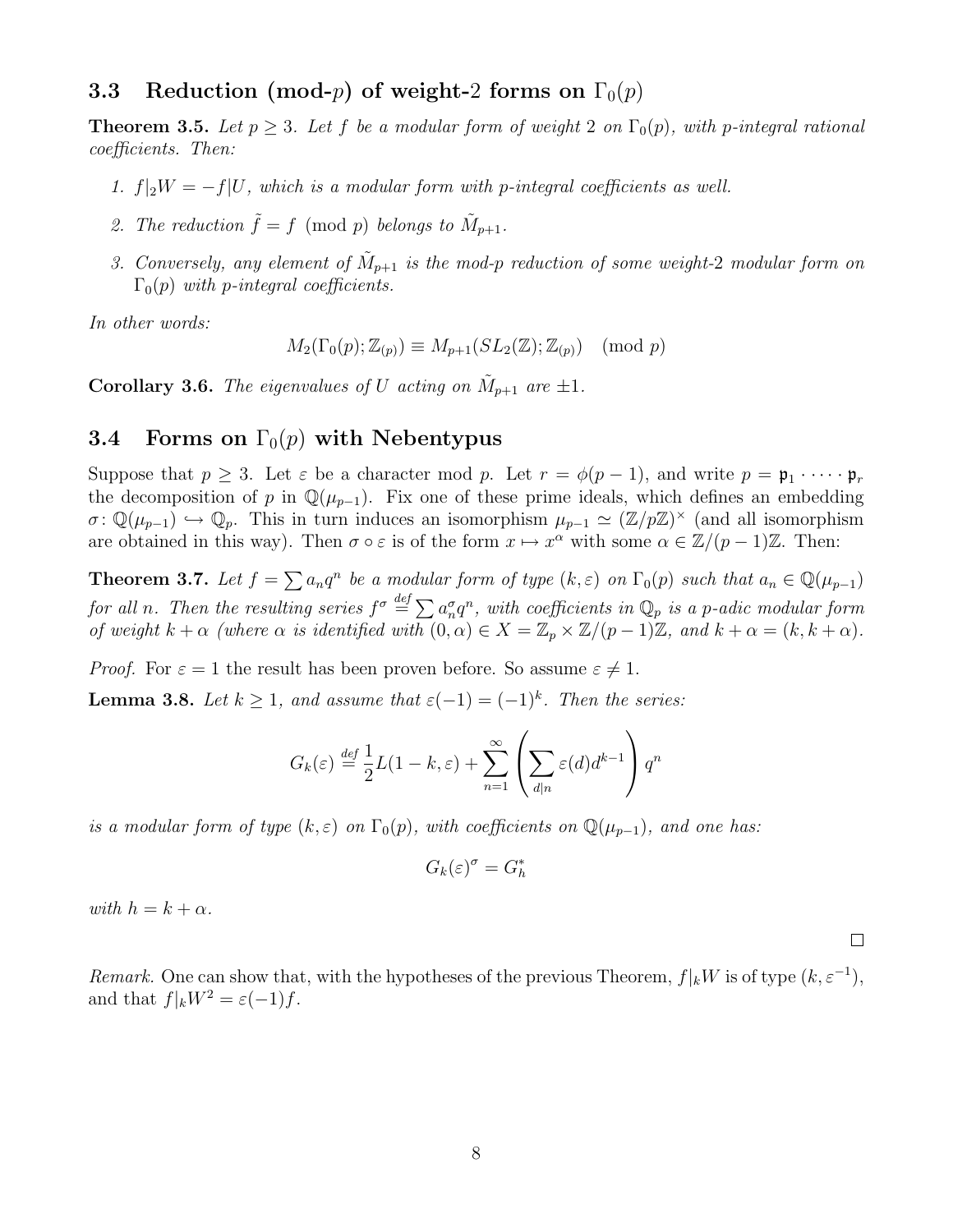# 4 Analytic Families of  $p$ -adic Modular Forms

### 4.1 The Iwasawa Algebra (for  $p \neq 2$ )

#### 4.1.1 Notation

For  $n \geq 1$ , define  $U_n \stackrel{\text{def}}{=} \{u \in \mathbb{Z}_p^{\times} \mid u \equiv 1 \pmod{p^n}\}$ , as a subgroup of  $\mathbb{Z}_p^{\times}$ . Note that:

$$
U_1 \simeq \varprojlim (U_1/U_n) \simeq \mathbb{Z}_p
$$

For  $u = 1 + pt \in U_1$  and  $s \in \mathbb{Z}_p$ , one can define  $u^s \in \mathbb{Z}_p^{\times}$  as:

$$
u^s = (1 + pt)^s = \sum_{n \ge 0} \binom{s}{n} t^n p^n
$$

**Definition 4.1.** Let F be the  $\mathbb{Z}_p$ -algebra of functions  $\mathbb{Z}_p \to \mathbb{Z}_p$ , and let  $L \subseteq F$  be the subalgebra generated by all the  $f_u \stackrel{\text{def}}{=} s \mapsto u^s \ (u \in U_1)$ . By independence of characters, the  $f_u$  form a basis for L.

**Lemma 4.2.** The algebra L is isomorphic to  $\mathbb{Z}_p[U_1]$ . So any  $f \in L$  can be uniquely written as  $s \mapsto f(s) = \sum_{u \in U_1} \lambda_u u^s$  with  $\lambda_u \in \mathbb{Z}_p$ , and almost all of them being 0.

#### 4.1.2 The algebra L

**Definition 4.3.** Let  $\overline{L}$  be the adherence of L in F, with respect to the topology given by uniform convergence.

*Remark.* The elements of  $L$  are equicontinuous:

 $s \equiv s' \pmod{p^n} \implies f(s) \equiv f(s') \pmod{p^{n+1}}$ 

So the same property holds for  $\overline{L}$ . Note also that  $\overline{L}$  is compact.

#### 4.1.3 The algebra  $\Lambda$

**Definition 4.4.** The **Iwasawa algebra** is  $\Lambda \stackrel{\text{def}}{=} \mathbb{Z}_p[[U_1]] = \varprojlim \mathbb{Z}_p[U_1/U_n].$ 

**Claim.** The algebra  $\Lambda \simeq \mathbb{Z}_p[[T]]$ , through sending  $f_u \mapsto 1+T$ , if  $u = 1+\pi$  is a topological generator of  $U_1$  with  $v_p(\pi) = 1$ .

### 4.1.4  $\overline{L} = \Lambda$

Note that  $L = \mathbb{Z}_p[U_1]$  is contained in both  $\overline{L}$  and  $\Lambda$ .

Lemma 4.5. There is a unique isomorphism of topological algebras:

$$
\varepsilon\colon \Lambda\to L
$$

such that it is the identity on  $\mathbb{Z}_p[U_1]$ . The isomorphism  $\varepsilon$  maps  $f = \sum a_nT^n$  to:

$$
\varepsilon(f) : s \mapsto f(u^s - 1) = \sum a_n (u^s - 1)^n
$$

(note that  $u^s - 1 \equiv 0 \pmod{p}$ ).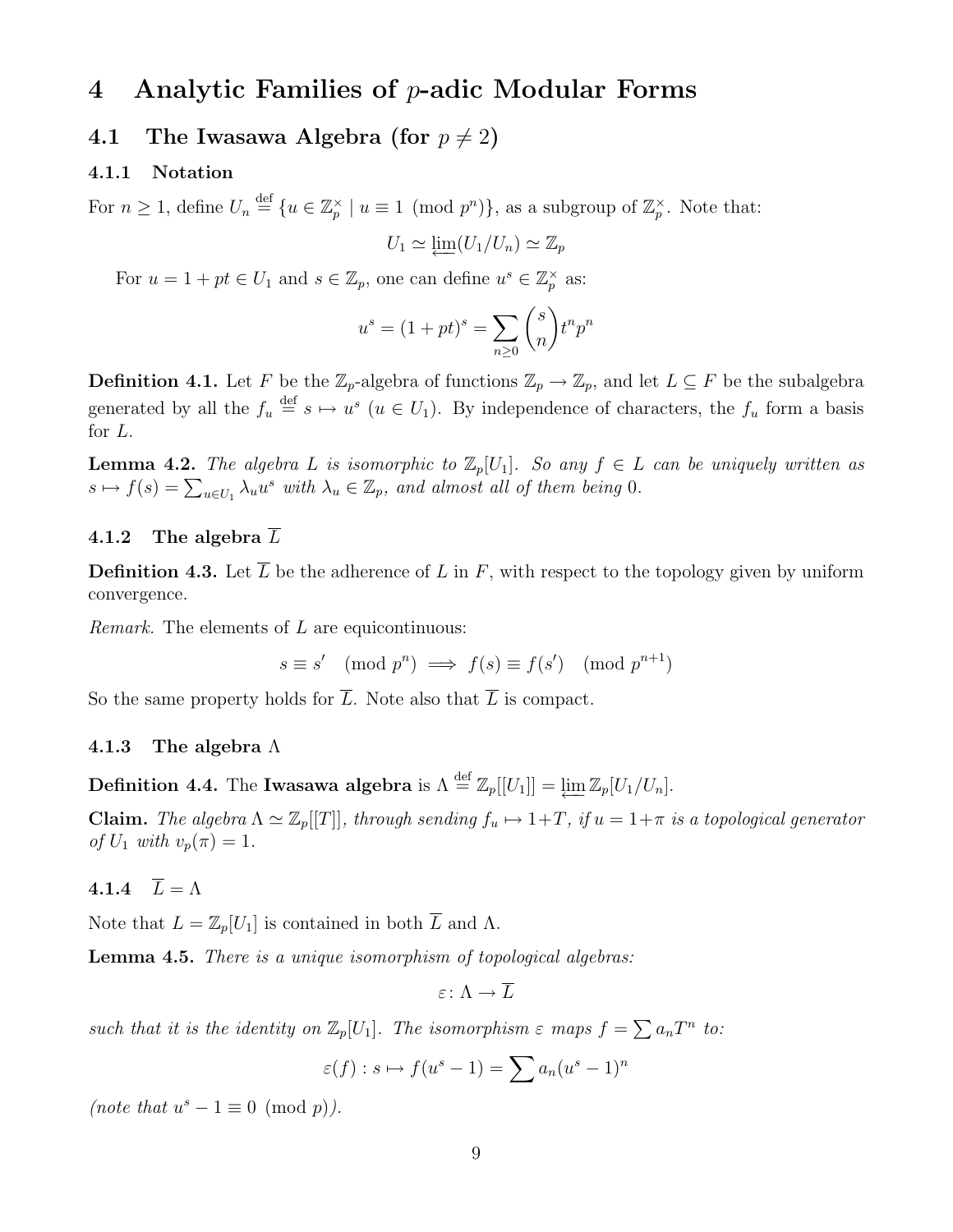*Remark.* In this way, we will go from a power series in T to a function of s, using the "change of variables":

 $T = u^{s} - 1 = vs + \cdots + v^{n} s^{n} / n! + \cdots$  where  $v = \log(u)$ 

#### 4.1.5 Zeros of an element of  $\Lambda$

**Lemma 4.6.** Let  $f \neq 0$  be an element of  $\Lambda = \mathbb{Z}_p[[T]]$ . Then f can be uniquely written (Weierstrass decomposition) as:

$$
f = p^{\mu}(T^{\lambda} + a_1 T^{\lambda - 1} + \dots + a_{\lambda})u(T)
$$

with  $\lambda, \mu \geq 0$ ,  $v_p(a_i) \geq 1$  and  $u \in \Lambda^\times$ .

In particular,  $f(s)$  has a finite number  $(\leq \lambda)$  of zeros.

**Corollary 4.7.** Let  $f_1, \ldots, f_n, \ldots$  be a sequence in  $\Lambda$ , converging pointwise for all  $s \in S$ , where  $S \subseteq \mathbb{Z}_p$  is infinite. Then the sequence  $f_n$  converges uniformly on  $\mathbb{Z}_p$ , to a function  $f \in \Lambda$ .

### 4.2 The Iwasawa Algebra (for  $p = 2$ )

Basically everything extends, with minor changes. Define  $U_n$  in the same way as before. Then:

$$
\mathbb{Z}_p^{\times} = U_1 = \{\pm 1\} \times U_2
$$

and  $U_2 \simeq \mathbb{Z}_2$ . For  $u \in U_1$ , let  $\omega(u)$  denote his sign (the component in  $\{\pm 1\}$ , and let  $\langle u \rangle$  his component in  $U_2$ . We will define L and  $\Lambda$  using  $U_2$  instead of  $U_1$ .

Let then L the algebra generated by the functions  $f_u$ , with  $u \in U_2$ . Then again:

$$
\overline{L} \simeq \Lambda \stackrel{\text{def}}{=} \mathbb{Z}_2[[U_2]] = \underleftarrow{\lim} \mathbb{Z}_2[U_2/U_n] \simeq \mathbb{Z}_2[[T]]
$$

The remaining is the same.

#### 4.3 Char'n of elements in  $\Lambda$  by their expansions

Define the integers  $c_{in}$ , for  $1 \leq i \leq n$ , through the identity:

$$
\sum_{i=1}^{n} c_{in} Y^{i} = Y(Y-1)(Y-2)\cdots(Y-n+1) = n! {Y \choose n}
$$

**Theorem 4.8.** A function  $f \in F$  belongs to  $\Lambda$  if, and only if, there exists a sequence of p-adic integers  $(b_n)_{n\geq 0}$  such that:

- 1.  $f(s) = \sum_{n\geq 0} b_n p^n s^n/n!$  for all  $s \in \mathbb{Z}_p$ .
- 2.  $v_p(\sum_{i=1}^n c_{in}b_i) \ge v_p(n!)$  for all  $n \ge 1$ .

(if  $p = 2$ , one has to replace  $p^n$  by  $4^n$ ).

**Corollary 4.9.** Let  $f \in \Lambda$ , and let  $b_n$  the corresponding coefficients. Then, for all  $n \geq 1$ :

$$
b_n \equiv b_{n+p-1} \pmod{p}
$$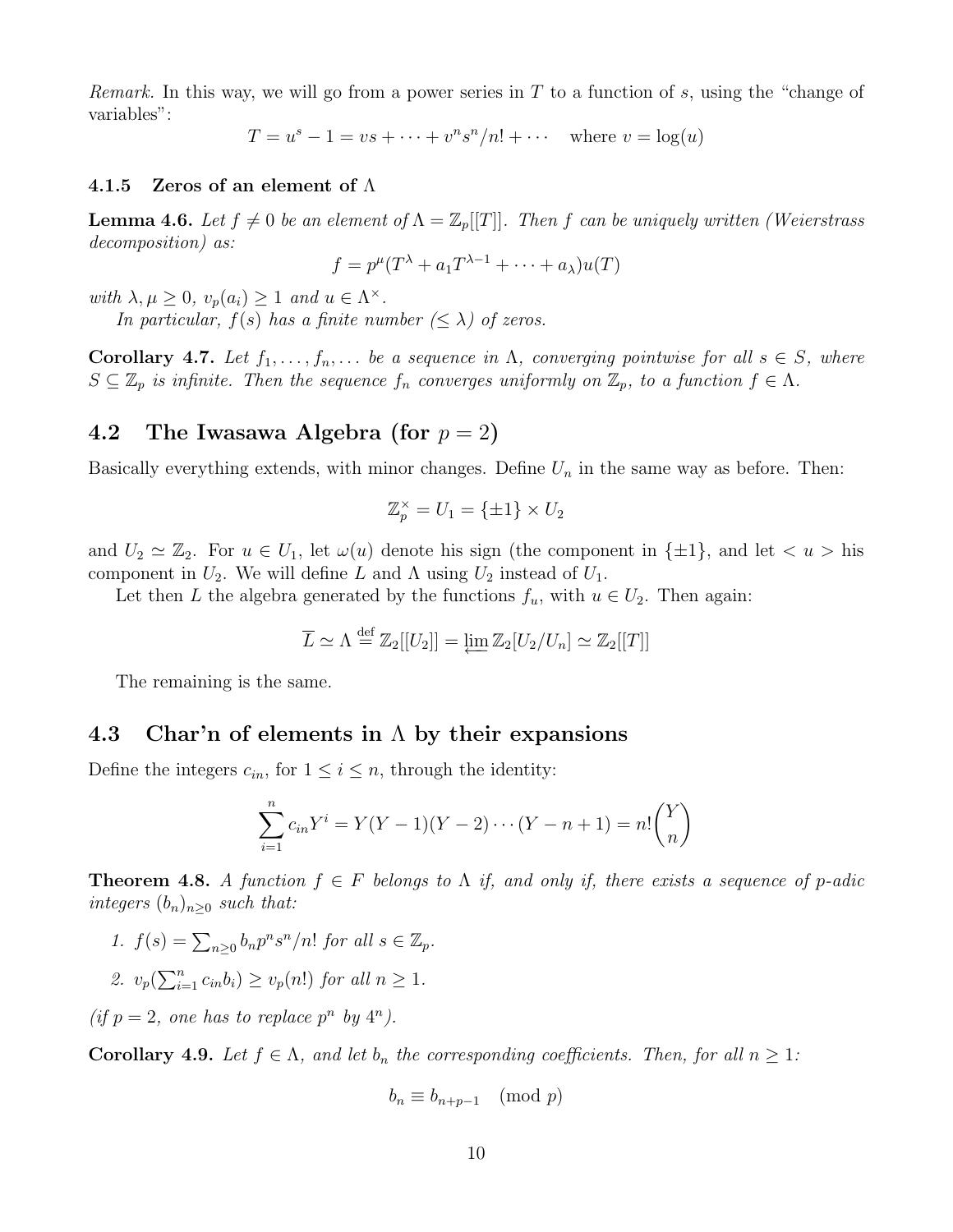#### 4.4 Char'n of elements in  $\Lambda$  by interpolation properties

Let  $s_0, s_1 \in \mathbb{Z}_p$ , and let  $f \in F$  (that is, a function  $\mathbb{Z}_p \to \mathbb{Z}_p$ ). Define the coefficients  $a_n = a_n(f)$  $f(s_0 + ns_1)$ , and let  $\delta_0, \delta_1, \ldots$  be the successive differences of the sequence  $(a_n)$  (starting with  $\delta_0 = a_0$ . Let also:

$$
h \stackrel{\text{def}}{=} \begin{cases} 1 + v_p(s_1) & p \neq 2 \\ 2 + v_2(s_1) & p = 2 \end{cases}
$$

We have:

**Theorem 4.10.** If  $f \in \Lambda$ , then:

1.  $\delta_n \equiv 0 \pmod{p^{nh}}$  for all  $n \geq 0$ . 2.  $v_p\left(\sum_{i=1}^n c_{in}\delta_i p^{-ih}\right) \ge v_p(n!)$  for all  $n \ge 1$ .

**Corollary 4.11.** Let  $e_n \stackrel{\text{def}}{=} \delta_n p^{-nh}$ . Then  $e_n \equiv e_{n+p-1} \pmod{p}$  for all  $n \ge 1$ .

In fact, there is a converse to the previous theorem. Let  $s_0 = 0$  and  $s_1 = 1$ , so that  $a_n = f(n)$ . One can then write (Mahler criterion) for all  $s \in \mathbb{Z}_p$ :

$$
f(s) = \sum_{n \ge 0} \delta_n \binom{s}{n}
$$

**Theorem 4.12.** Let  $f: \mathbb{Z}_p \to \mathbb{Q}_p$  be a continuous function, and let  $\delta_n \stackrel{def}{=} \sum (-1)^i {n \choose i}$  $\binom{n}{i} f(n-i)$  be its interpolation coefficients. Then  $f \in \Lambda$  if, and only if:

- 1.  $\delta_n \equiv 0 \pmod{p^n}$  for all  $n \geq 0$ .
- 2.  $v_p\left(\sum_{i=1}^n c_{in}\delta_i p^{-i}\right) \ge v_p(n!)$  for all  $n \ge 1$ .

(if  $p = 2$ , one needs to replace  $p^n$  by  $4^n$ , and  $p^{-i}$  by  $4^{-i}$ ).

#### 4.5 Example: Coefficients of the  $p$ -adic Eisenstein Series

Write  $k = (s, u) \in \mathbb{Z}_p \times \mathbb{Z}/(p-1)\mathbb{Z} = X$ , for k even and nonzero.

**Claim.** The form  $G_k^* = G_{s,u}^*$  has coefficients:

$$
a_0(G_{s,u}^*) = \frac{1}{2}\zeta^*(1-s, 1-u)
$$
  

$$
a_n(G_{s,u}^*) = \sum d^{-1}\omega(d)^u < d >^s
$$

**Theorem 4.13.** Consider the function  $(s, u) \mapsto G_k^*$ . Fix u and n, and consider the function  $s \mapsto a_n(G_{s,u}^*)$ . Then:

- 1. For  $n \geq 1$ , this belongs to L (and hence to  $\Lambda = \overline{L}$ ).
- 2. For  $n = 0$  and  $u \neq 0$  even, this function belongs to  $\Lambda$ .
- 3. For  $n = 0$  and  $u = 0$ , this function is of the form  $T^{-1}g(T)$ , with  $g(T)$  invertible in  $\Lambda$ .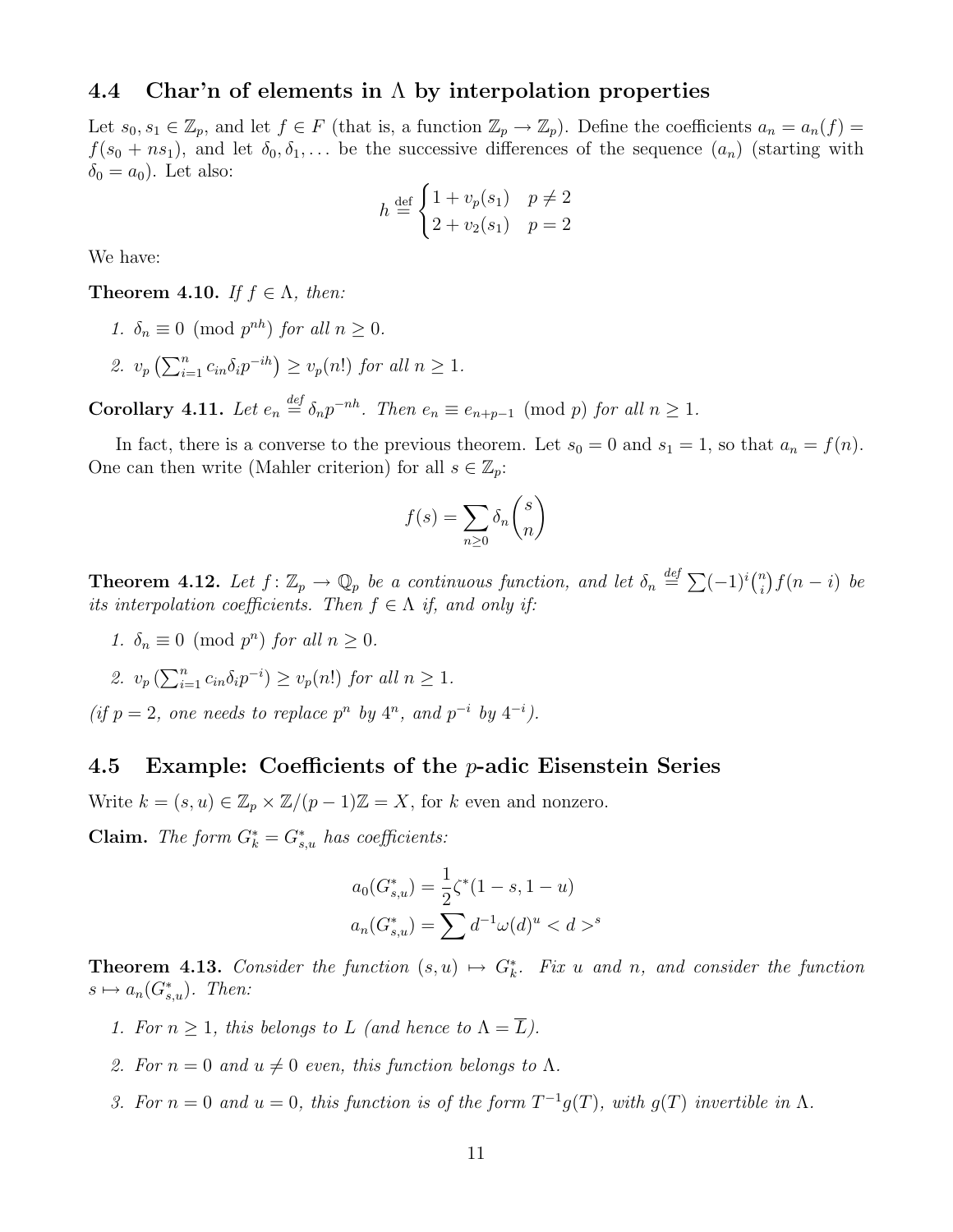### 4.6 Families of p-adic Modular Forms (weight not divisible by  $p-1$ )

Let  $f_s$  be a p-adic modular form, depending on a parameter  $s \in \mathbb{Z}_p$ , of weight  $k(s) \in 2X$ . Assume that  $k(s) = (rs, u)$  with  $r \in \mathbb{Z}, u \in \mathbb{Z}/(p-1)\mathbb{Z}$  independents of s. Suppose further that  $u \neq 0$ .

**Theorem 4.14.** Suppose that, for all  $n \geq 1$ , the function  $s \mapsto a_n(f_s)$  belongs to the Iwasawa algebra  $\Lambda$ . Then so does the function  $s \mapsto a_0(f_s)$ .

### 4.7 Families of p-adic Modular Forms (weight divisible by  $p-1$ )

Let  $f_s$  be a p-adic modular form, depending on a parameter  $s \in \mathbb{Z}_p$ , of weight  $k(s) \in 2X$ . Assume that  $k(s) = (rs, 0)$  with  $r \in \mathbb{Z} \setminus \{0\}$ . Say that a function on  $\mathbb{Z}_p \setminus \{0\}$  (resp. on  $2\mathbb{Z}_2 \setminus \{0\}$ ) belongs to  $\Lambda$  if it the restriction of a function of  $\Lambda$ .

**Theorem 4.15.** Suppose that, for all  $n \geq 1$ , the function  $s \mapsto a_n(f_s)$  belongs to the Iwasawa algebra  $\Lambda$ . Then so does the function

$$
s \mapsto 2\zeta^*(1 - rs, 1)^{-1}a_0(f_s)
$$

**Corollary 4.16.** The function  $s \mapsto a_0(f_s)$  belongs to the fraction field of Λ. Moreover, it can be written as  $c(T)/((1+T)^r-1)$ , with  $c \in \Lambda$ .

# 5 p-adic zeta-functions

#### 5.1 Notation

Write K for a totally real number field of degree r. Its ring of integers is written  $\mathcal{O}_K$ , and its different ideal by  $\mathfrak d$ . We will write  $d = \text{disc}(K)$  for its discriminant (so that  $d = N\mathfrak d$ ) (we write N for both the absolute norm on ideals and on elements). The trace of an element x is written  $\text{Tr}(x) \in \mathbb{Q}$ . We say that an element  $x \in K$  is **totally positive** if  $\sigma(x) > 0$  for each embedding  $\sigma: K \hookrightarrow \mathbb{R}$ . We write then  $x \gg 0$ . Note that in this case,  $Tr(x) > 0$ .

**Definition 5.1.** The zeta function associtated to  $K$  is:

$$
\zeta_K(s) \stackrel{\text{def}}{=} \sum N \mathfrak{a}^{-s} = \prod (1 - N \mathfrak{p}^{-s})^{-1}, \quad \Re(s) > 1
$$

where **a** runs on the set of nonzero ideals of  $\mathcal{O}_K$ , and **p** runs on the set of nonzero prime ideals of  $\mathcal{O}_K$ .

This can be meromorphically extended to all  $\mathbb{C}$ , with a single simple pole at  $s = 1$ .

Claim. The function

$$
d^{s/2}\pi^{-rs/2}\Gamma(\frac{s}{2})^r\zeta_K(s)
$$

is invariant under  $s \mapsto 1-s$  (functional equation). This implies some vanishing (or non-vanishing) at points of the form  $1 - n$ , for  $n \geq 1$ , which in any case are rational nombers (Hecke-Siegel's theorem).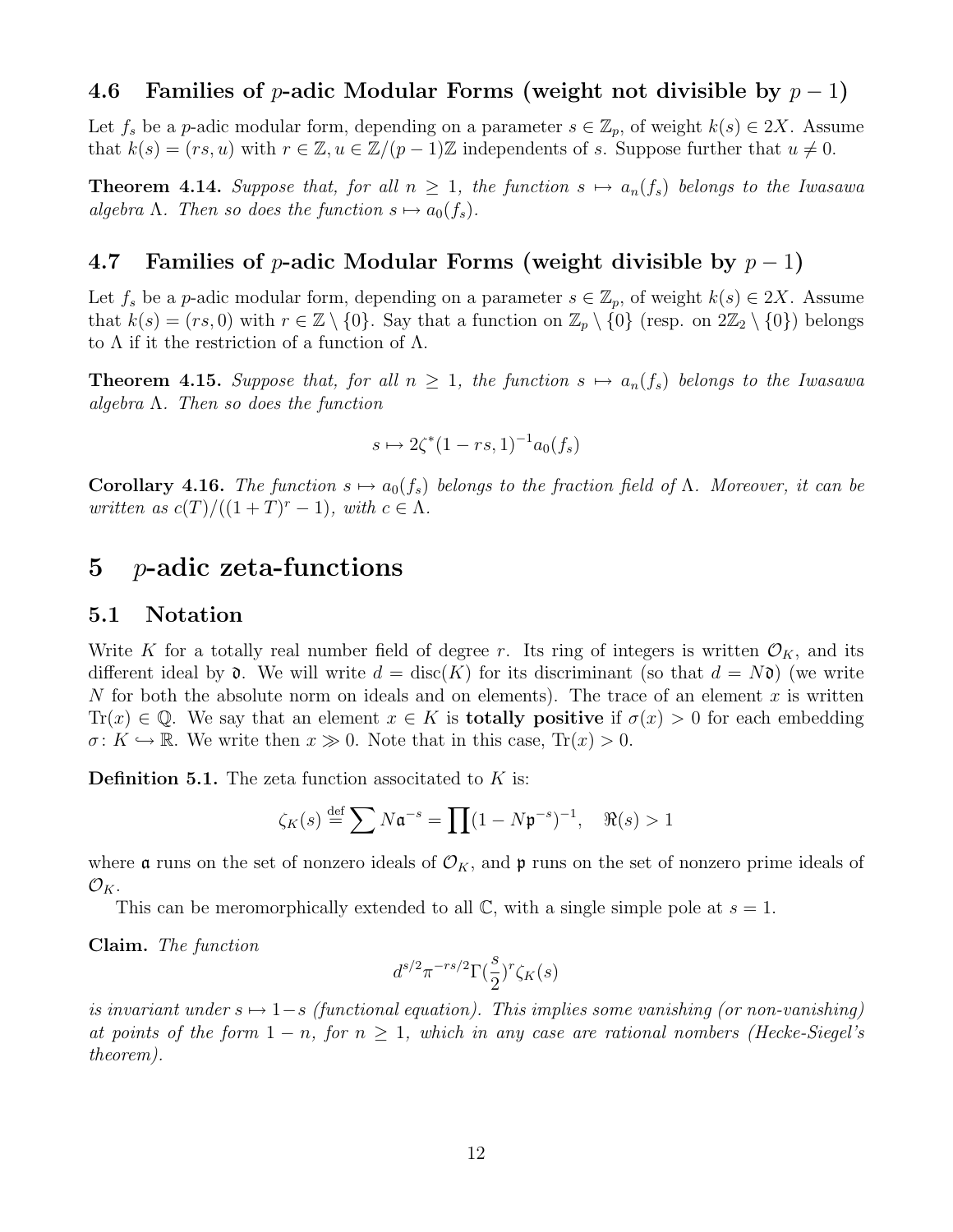### 5.2 Modular Forms attached to K

Define, for  $k \geq 2$  an even integer,

$$
g_k \stackrel{\text{def}}{=} \sum_{n \ge 0} a_n(g_k) q^n
$$

where:

$$
a_0(g_k) \stackrel{\text{def}}{=} 2^{-r} \zeta_K(1 - k)
$$
  
\n
$$
a_n(g_k) \stackrel{\text{def}}{=} \sum_{\substack{x \in \mathfrak{d}^{-1} \\ \text{Tr}(x) = n}} \sum_{\mathfrak{a} \mid x\mathfrak{d}} (N\mathfrak{a})^{k-1}
$$
  
\n
$$
\text{Tr}(x) = n
$$

**Theorem 5.2 (Hecke-Siegel).** Except for  $(r = 1, k = 2)$ , the series  $g_k$  is a modular form on  $SL_2(\mathbb{Z})$  of weight rk.

#### Corollary 5.3.

- 1. If  $rk \not\equiv 0 \pmod{p-1}$ , then  $\zeta_K(1-k)$  is p-integral.
- 2. If  $rk \equiv 0 \pmod{p-1}$ , then:

$$
v_p(\zeta_K(1-k)) \ge -1 - v_p(rk)
$$
  
\n
$$
v_p(\zeta_K(1-k)) \ge r - 2 - v_p(rk)
$$
  
\n
$$
(p \ne 2)
$$
  
\n
$$
(p = 2)
$$

Define, for  $k \geq 2$  an even integer,

$$
g'_k \stackrel{\text{def}}{=} \sum_{n \ge 0} a_n(g'_k) q^n
$$

where:

$$
a_0(g'_k) \stackrel{\text{def}}{=} 2^{-r} \zeta_{K,S}(1-k) = 2^{-r} \zeta_K(1-k) \prod_{\mathfrak{p} \in S} (1 - N \mathfrak{p}^{k-1})
$$
  

$$
a_n(g'_k) \stackrel{\text{def}}{=} \sum_{x,\mathfrak{a}} (N\mathfrak{a})^{k-1} \qquad \text{for } n \ge 1
$$

**Theorem 5.4.** The series  $g'_k$  is a modular form on  $\Gamma_0(p)$  of weight rk.

### 5.3 The  $p$ -adic Zeta Function of the Field K

One defines the *p*-adic series  $g_k^*$ , of weight  $rk \neq 0$  (for k and element of X):

$$
a_0(g_k^*) = 2^{-r} \zeta_K^*(1-k) = 2^{-r} \lim_{i \to \infty} \zeta_K(1-k_i)
$$

$$
a_n(g_k^*) = \sum_{\substack{\text{Tr}(x) = n \\ x \in \mathfrak{d}^{-1} \\ x \gg 0}} \sum_{\substack{\mathfrak{a} \mid x\mathfrak{d} \\ (\mathfrak{a}, p) = 1}} (N\mathfrak{a})^{k-1}
$$

The function  $\zeta_K^*$  is called the *p*-adic zeta function of K, and takes values on  $\mathbb{Q}_p$ .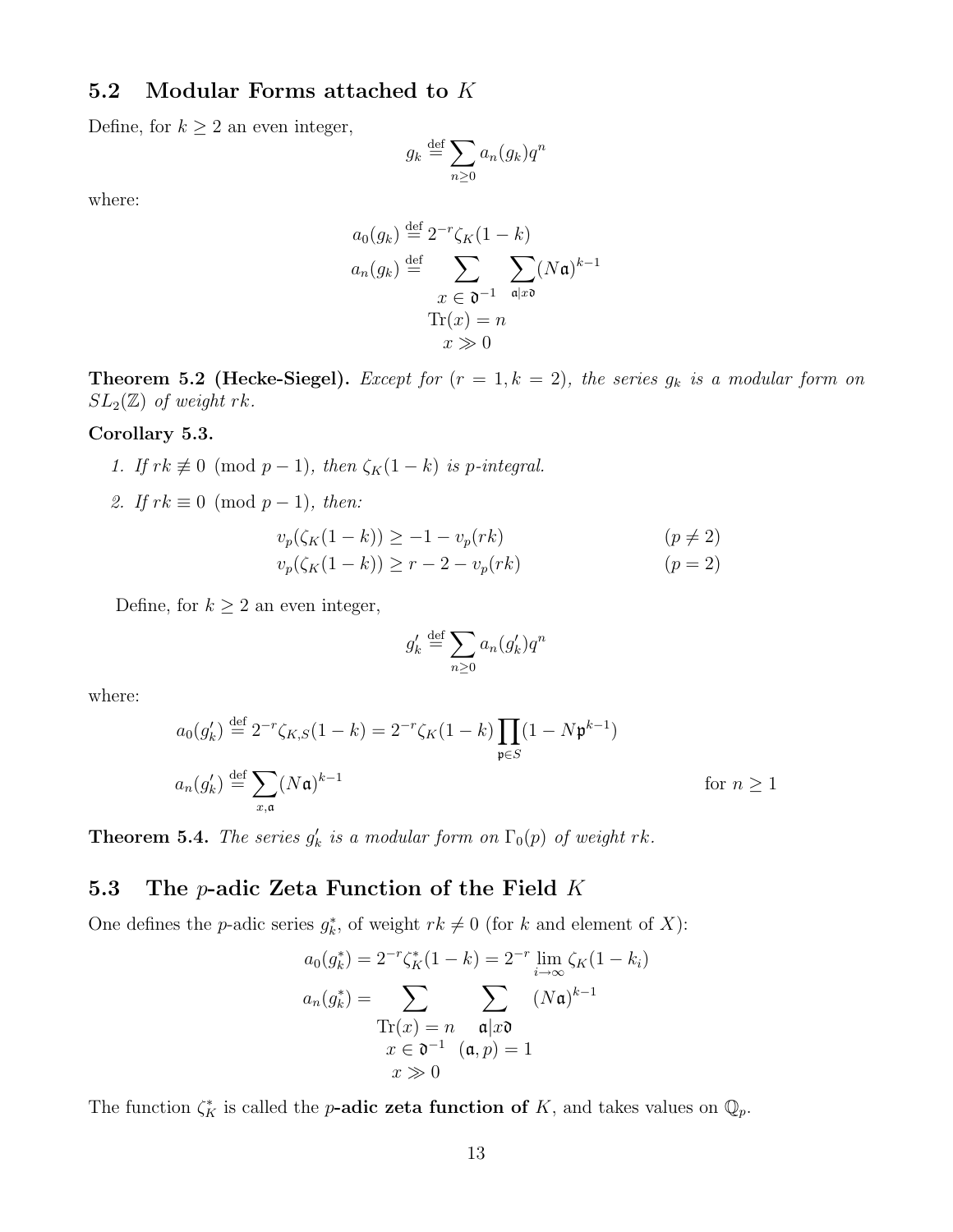**Theorem 5.5.** Let  $k \geq 2$  be an even integer. Then:

$$
\zeta_K^*(1-k) = \zeta_{K,S}(1-k) = \zeta_K(1-k) \prod_{\mathfrak{p} \in S} (1-N\mathfrak{p}^{k-1})
$$

where S is the set of primes  $\mathfrak p$  lying over p.

Note that the theorem implies (because  $\zeta_K^*$  is continuous) the uniqueness of  $\zeta_K^*$ , and characterizes it. In fact,  $\zeta_K^*$  is actually analytic: write  $k = (s, u) \in X$ , so that the condition  $rk \neq 0$  means  $s \neq 0$  or  $ru \neq 0$ . Write  $\zeta_K^*(1-k) = \zeta_K^*(1-s, 1-u)$ .

Theorem 5.6. Let  $u \in \mathbb{Z}/(p-1)\mathbb{Z}$  be even. Then:

- If  $p \neq 2$ :
	- 1. If  $ru \neq 0$ , then the function  $s \mapsto \zeta_K^*(1-s, 1-u)$  belongs to the Iwasawa algebra  $\Lambda = \mathbb{Z}_p[[T]]$ .
	- 2. If  $ru = 0$ , then the function  $s \mapsto \zeta_K^*(1 s, 1 u)$  is of the form  $h(T)/((1 + T)^r 1)$ with  $h \in \Lambda$ .
- If  $p = 2$ : The function  $s \mapsto \zeta_K^*(1-s)$  is of the form  $2^rh(T)/((1+T)^r-1)$ , with  $h \in \Lambda$ .

**Corollary 5.7.** If  $ru \neq 0$  and  $p \neq 2$ , the function  $s \mapsto \zeta_K^*(1-s, 1-u)$  is holomorphic in a disk strictly larger than the unit disk.

**Corollary 5.8.** If  $ru = 0$ , the function  $s \mapsto \zeta_K^*(1 - s, 1 - u)$  is meromorphic in a disk strictly containing the unit disk, and it's holomorphic except for possibly a simple pole at  $s = 0$ .

Corollary 5.9. Let  $a, b > 0$  be positive integers. Suppose that  $a \geq 2$  is even,  $ra \not\equiv 0 \pmod{p-1}$ and  $b \equiv 0 \pmod{p-1}$ . Then the successive differences  $\delta_n$  of the sequence  $a_n \stackrel{\text{def}}{=} \zeta_{K,S}(1-a-nb)$ satisfy the congruences:

$$
\delta_n \equiv 0 \pmod{p^n} \quad \text{and } \sum_{i=1}^n c_{in} \delta_i p^{-i} \equiv 0 \pmod{n! \mathbb{Z}_p}
$$

# **5.4** Computing  $\zeta_K^*(1-k, 1-u)$  for  $k \ge 1$  integer

Assume here that u is even and that  $p \neq 2$ . Note that, if  $k \equiv u \pmod{p-1}$ , then Theorem 5.5 gives us  $\zeta_K^*(1-k, 1-u) = \zeta_{K,S}(1-k)$ . We want an analogous result for the general case.

Let  $\varepsilon: (\mathbb{Z}/p\mathbb{Z})^{\times} \to \mathbb{C}^{\times}$  be a character such that  $\varepsilon(-1) = (-1)^{k}$ . For **a** any ideal coprime to p, let  $\varepsilon_K(\mathfrak{a}) \stackrel{\text{def}}{=} \varepsilon(N\mathfrak{a})$ , which gives a character on K, which ramifies on a set  $S_{\varepsilon} \subseteq S$ .

**Definition 5.10.** Define the twisted L-function supported outside  $S$  as:

$$
L_S(s, \varepsilon_K) \stackrel{\text{def}}{=} \prod_{\mathfrak{p} \notin S} (1 - \varepsilon_K(\mathfrak{p}) N \mathfrak{p}^{-s})^{-1} = L(s, \varepsilon_K) \prod_{\mathfrak{p} \in S \setminus S_{\varepsilon}} (1 - \varepsilon_K(\mathfrak{p}) N \mathfrak{p}^{-s})
$$

Fix an embedding  $\sigma: \mathbb{Q}(\mu_{p-1}) \hookrightarrow \mathbb{Q}_p$ , so that  $\varepsilon$  becomes  $x \mapsto x^{\alpha}$ , for some  $\alpha \in \mathbb{Z}/(p-1)\mathbb{Z}$ . We have then:

Theorem 5.11.

$$
\zeta_K^*(1-k, 1-u) = L_S(1-k, \varepsilon_K)^\sigma
$$